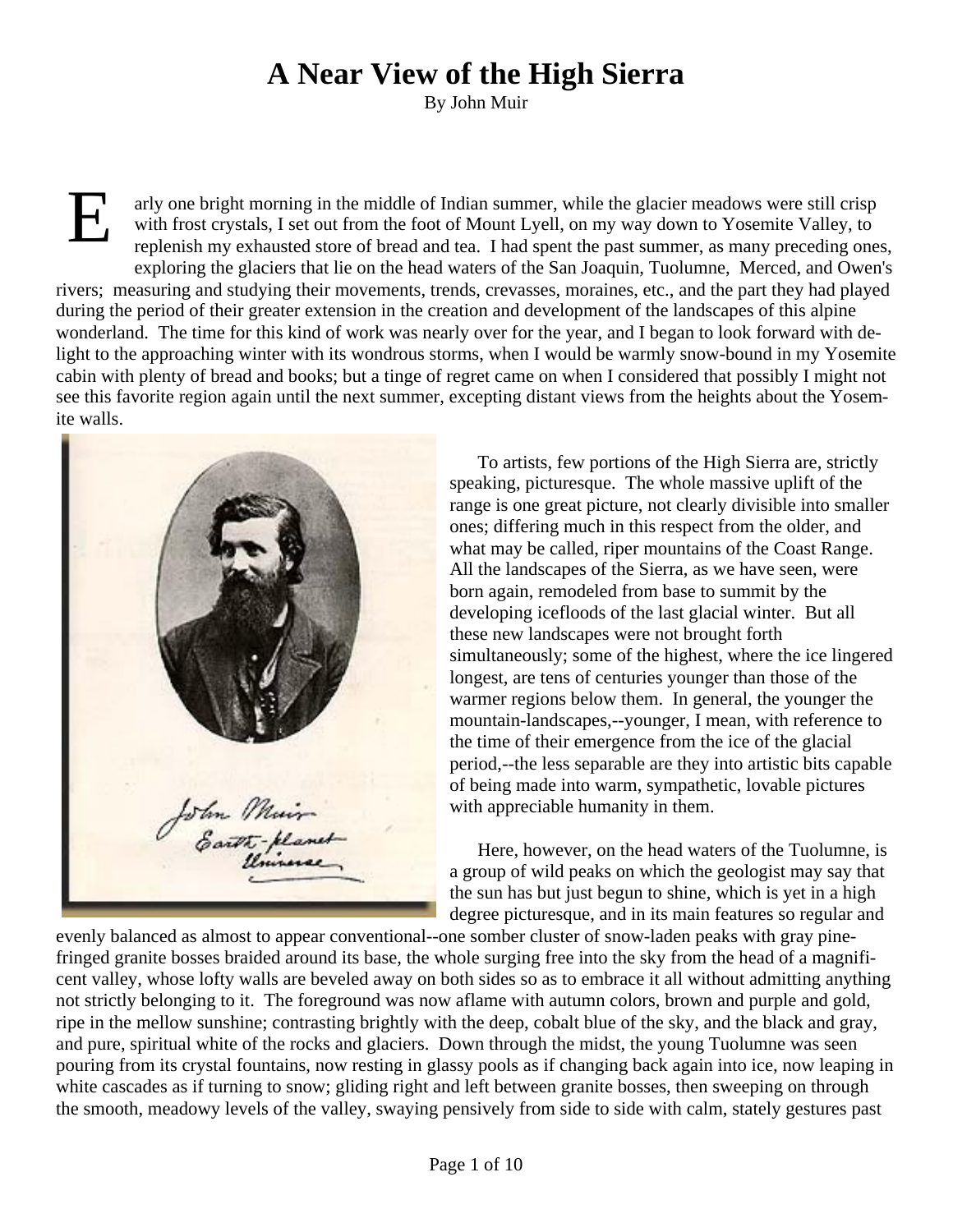dipping willows and sedges, and around groves of arrowy pine; and throughout its whole eventful course, whether flowing fast or slow, singing loud or low, ever filling the landscape with spiritual animation, and manifesting the grandeur of its sources in every movement and tone.

Pursuing my lonely way down the valley, I turned again and again to gaze on the glorious picture, throwing up my arms to inclose it as in a frame. After long ages of growth in the darkness beneath the glaciers, through sunshine and storms, it seemed now to be ready and waiting for the elected artist, like yellow wheat for the reaper; and I could not help wishing that I might carry colors and brushes with me on my travels, and learn to paint. In the mean time I had to be content with photographs on my mind and sketches in my note-books. At length, after I had rounded a precipitous headland that puts out from the west wall of the valley, every peak vanished from sight, and I pushed rapidly along the frozen meadows, over the divide between the waters of the Merced and Tuolumne, and down through the forests that clothe the slopes of Cloud's Rest, arriving in Yosemite in due time--which, with me, is any time. And, strange to say, among the first people I met here were two artists who, with letters of introduction, were awaiting my return. They inquired whether in the course of my explorations in the adjacent mountains I had ever come upon a landscape suitable for a large painting; whereupon I began a description of the one that had so lately excited my admiration. Then, as I went on further and further into details, their faces began to glow, and I offered to guide them to it, while they declared that they would gladly follow, far or near, whithersoever I could spare the time to lead them.

Since storms might come breaking down through the fine weather at any time, burying the colors in snow, and cutting off the artists' retreat, I advised getting ready at once.

I led them out of the valley by the Vernal and Nevada Falls, thence over the main dividing ridge to the Big Tuolumne Meadows, by the old Mono trail, and thence along the upper Tuolumne River to its head. This was my companions' first excursion into the High Sierra, and as I was almost always alone in my mountaineering, the way that the fresh beauty was reflected in their faces made for me a novel and interesting study. They naturally were affected most of all by the colors--the intense azure of the sky, the purplish grays of the granite, the red and browns of dry meadows, and the translucent purple and crimson of huckleberry bogs; the flaming yellow of aspen groves, the silvery flashing of the streams, and the bright green and blue of the glacier lakes. But the general expression of the scenery--rocky and savage--seemed sadly disappointing; and as they threaded the forest from ridge to ridge, eagerly scanning the landscapes as they were unfolded, they said: "All this is huge and sublime, but we see nothing as yet at all available for effective pictures. Art is long, and art is limited, you know; and here are fore-grounds, middle-grounds, backgrounds, all alike; bare rock-waves, woods, groves, diminutive flecks of meadow, and strips of glittering water." "Never mind," I replied, "only bide a wee, and I will show you something you will like."

At length, toward the end of the second day, the Sierra Crown began to come into view, and when we had fairly rounded the projecting headland before mentioned, the whole picture stood revealed in the flush of the alpenglow. Their enthusiasm was excited beyond bounds, and the more impulsive of the two, a young Scotchman, dashed ahead, shouting and gesticulating and tossing his arms in the air like a madman. Here, at last, was a typical alpine landscape.

After feasting awhile on the view, I proceeded to make camp in a sheltered grove a little way back from the meadow, where pine-boughs could be obtained for beds, and where there was plenty of dry wood for fires, while the artists ran here and there, along the river-bends and up the sides of the cañon, choosing foregrounds for sketches. After dark, when our tea was made and a rousing fire had been built, we began to make our plans.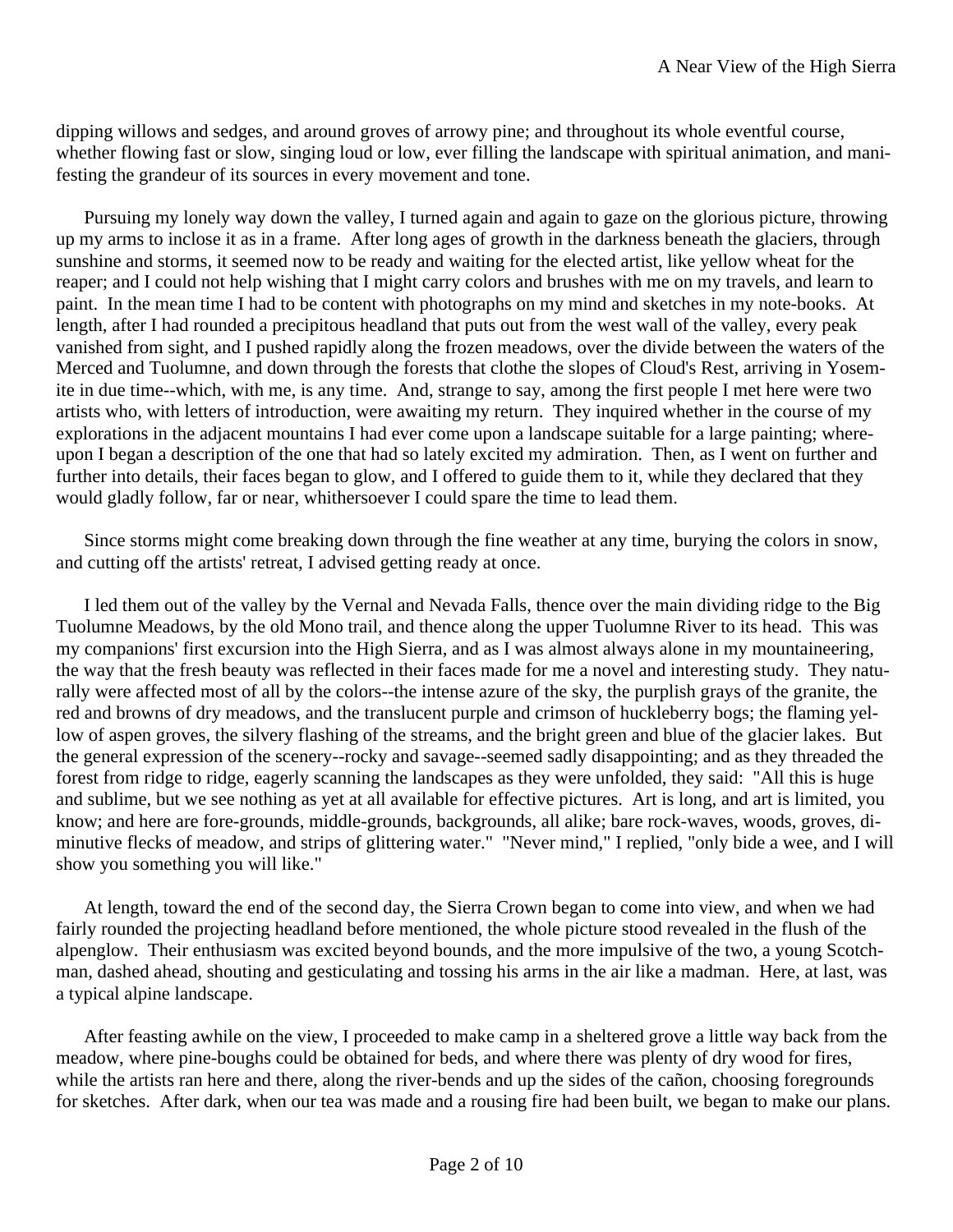They decided to remain several days, at the least, while I concluded to make an excursion in the mean time to the untouched summit of Ritter.

It was now about the middle of October, the springtime of snow-flowers. The first winter-clouds had already bloomed, and the peaks were strewn with fresh crystals, without, however, affecting the climbing to any dangerous extent. And as the weather was still profoundly calm, and the distance to the foot of the mountain only a little more than a day, I felt that I was running no great risk of being storm-bound.

Mount Ritter is king of the mountains of the middle portion of the High Sierra, as Shasta of the north and Whitney of the south sections. Moreover, as far as I know, it had never been climbed. I had explored the adjacent wilderness summer after summer, but my studies thus far had never drawn me to the top of it. Its height above sea-level is about 13,300 feet, and it is fenced round by steeply inclined glaciers, and cañons of tremendous depth and ruggedness, which render it almost inaccessible. But difficulties of this kind only exhilarate the mountaineer.

Next morning, the artists went heartily to their work and I to mine. Former experiences had given good reason to know that passionate storms, invisible as yet, might be brooding in the calm sun-gold; therefore, before bidding farewell, I warned the artists not to be alarmed should I fail to appear before a week or ten days, and advised them, in case a snow-storm should set in, to keep up big fires and shelter themselves as best they could, and on no account to become frightened and attempt to seek their way back to Yosemite alone through the drifts.

My general plan was simply this: to scale the cañon wall, cross over to the eastern flank of the range, and then make my way southward to the northern spurs of Mount Ritter in compliance with the intervening topography; for to push on directly southward from camp through the innumerable peaks and pinnacles that adorn this portion of the axis of the range, however interesting, would take too much time, besides being extremely difficult and dangerous at this time of year.

All my first day was pure pleasure; simply mountaineering indulgence, crossing the dry pathways of the ancient glaciers, tracing happy streams, and learning the habits of the birds and marmots in the groves and rocks. Before I had gone a mile from camp, I came to the foot of a white cascade that beats its way down a rugged gorge in the cañon wall, from a height of about nine hundred feet, and pours its throbbing waters into the Tuolumne. I was acquainted with its fountains, which, fortunately, lay in my course. What a fine traveling companion it proved to be, what songs it sang, and how passionately it told the mountain's own joy! Gladly I climbed along its dashing border, absorbing its divine music, and bathing from time to time in waftings of irised spray. Climbing higher, higher, new beauty came streaming on the sight: painted meadows, late-blooming gardens, peaks of rare architecture, lakes here and there, shining like silver, and glimpses of the forested middle region and the yellow lowlands far in the west. Beyond the range I saw the so-called Mono Desert, lying dreamily silent in thick purple light--a desert of heavy sun-glare beheld from a desert of ice-burnished granite. Here the waters divide, shouting in glorious enthusiasm, and falling eastward to vanish in the volcanic sands and dry sky of the Great Basin, or westward to the Great Valley of California, and thence through the Bay of San Francisco and the Golden Gate to the sea.

Passing a little way down over the summit until I had reached an elevation of about 10,000 feet, I pushed on southward toward a group of savage peaks that stand guard about Ritter on the north and west, groping my way, and dealing instinctively with every obstacle as it presented itself. Here a huge gorge would be found cutting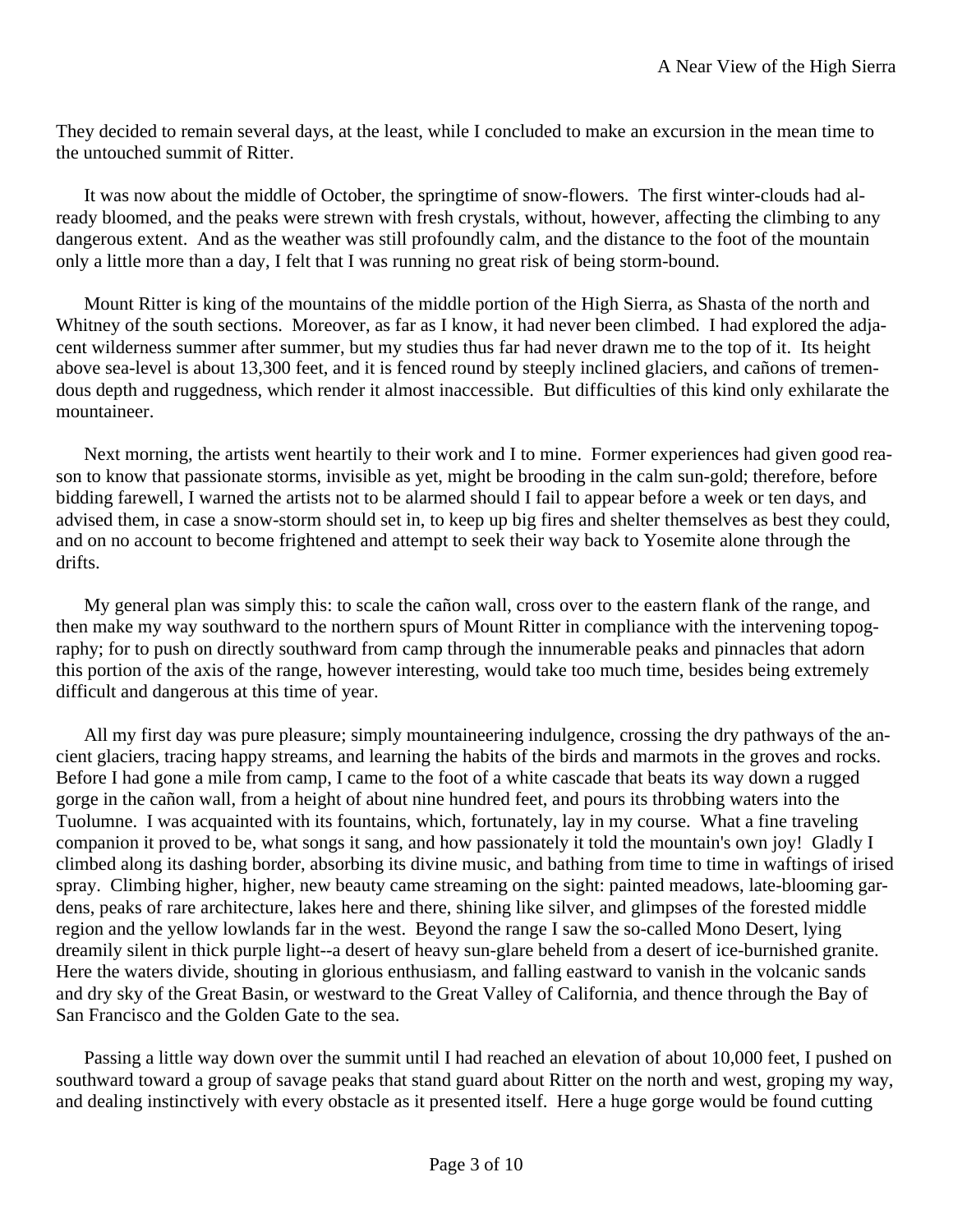across my path, along the dizzy edge of which I scrambled until some less precipitous point was discovered where I might safely venture to the bottom and then, selecting some feasible portion of the opposite wall, reascend with the same slow caution. Massive, flat-topped spurs alternate with the gorges, plunging abruptly from the shoulders of the snowy peaks, and planting their feet in the warm desert. These were everywhere marked and adorned with characteristic sculptures of the ancient glaciers that swept over this entire region like one vast ice-wind, and the polished surfaces produced by the ponderous flood are still so perfectly preserved that in many places the sunlight reflected from them is about as trying to the eyes as sheets of snow.

God's glacial-mills grind slowly, but they have been kept in motion long enough in California to grind sufficient soil for a glorious abundance of life, though most of the grist has been carried to the lowlands, leaving these high regions comparatively lean and bare; while the post-glacial agents of erosion have not yet furnished sufficient available food over the general surface for more than a few tufts of the hardiest plants, chiefly carices and eriogonæ. And it is interesting to learn in this connection that the sparseness and repressed character of the vegetation at this height is caused more by want of soil than by harshness of climate; for, here and there, in sheltered hollows (countersunk beneath the general surface) into which a few rods of well-ground moraine chips have been dumped, we find groves of spruce and pine thirty to forty feet high, trimmed around the edges with willow and huckle-berry bushes, and oftentimes still further by an outer ring of tall grasses, bright with lupines, lark-spurs, and showy columbines, suggesting a climate by no means repressingly severe. All the streams, too, and the pools at this elevation are furnished with little gardens wherever soil can be made to lie, which, though making scarce any show at a distance, constitute charming surprises to the appreciative observer. In these bits of leafiness a few birds find grateful homes. Having no acquaintance with man, they fear no ill, and flock curiously about the stranger, almost allowing themselves to be taken in the hand. In so wild and so beautiful a region was spent my first day, every sight and sound inspiring, leading one far out of himself, yet feeding and building up his individuality.

Now came the solemn, silent evening. Long, blue, spiky shadows crept out across the snow-fields, while a rosy glow, at first scarce discernible, gradually deepened and suffused every mountain-top, flushing the glaciers and the harsh crags above them. This was the alpenglow, to me one of the most impressive of all the terrestrial manifestations of God. At the touch of this divine light, the mountains seemed to kindle to a rapt, religious consciousness, and stood hushed and waiting like devout worshipers. Just before the alpenglow began to fade, two crimson clouds came streaming across the summit like wings of flame, rendering the sublime scene yet more impressive; then came darkness and the stars.

Icy Ritter was still miles away, but I could proceed no farther that night. I found a good camp-ground on the rim of a glacier basin about 11,000 feet above the sea. A small lake nestles in the bottom of it, from which I got water for my tea, and a stormbeaten thicket near by furnished abundance of resiny fire-wood. Somber peaks, hacked and shattered, circled half-way around the horizon, wearing a savage aspect in the gloaming, and a waterfall chanted solemnly across the lake on its way down from the foot of a glacier. The fall and the lake and the glacier were almost equally bare; while the scraggy pines anchored in the rock-fissures were so dwarfed and shorn by storm-winds that you might walk over their tops. In tone and aspect the scene was one of the most desolate I ever beheld. But the darkest scriptures of the mountains are illumined with bright passages of love that never fail to make themselves felt when one is alone.

I made my bed in a nook of the pine-thicket, where the branches were pressed and crinkled overhead like a roof, and bent down around the sides. These are the best bedchambers the high mountains afford--snug as squirrel-nests, well ventilated, full of spicy odors, and with plenty of wind-played needles to sing one asleep. I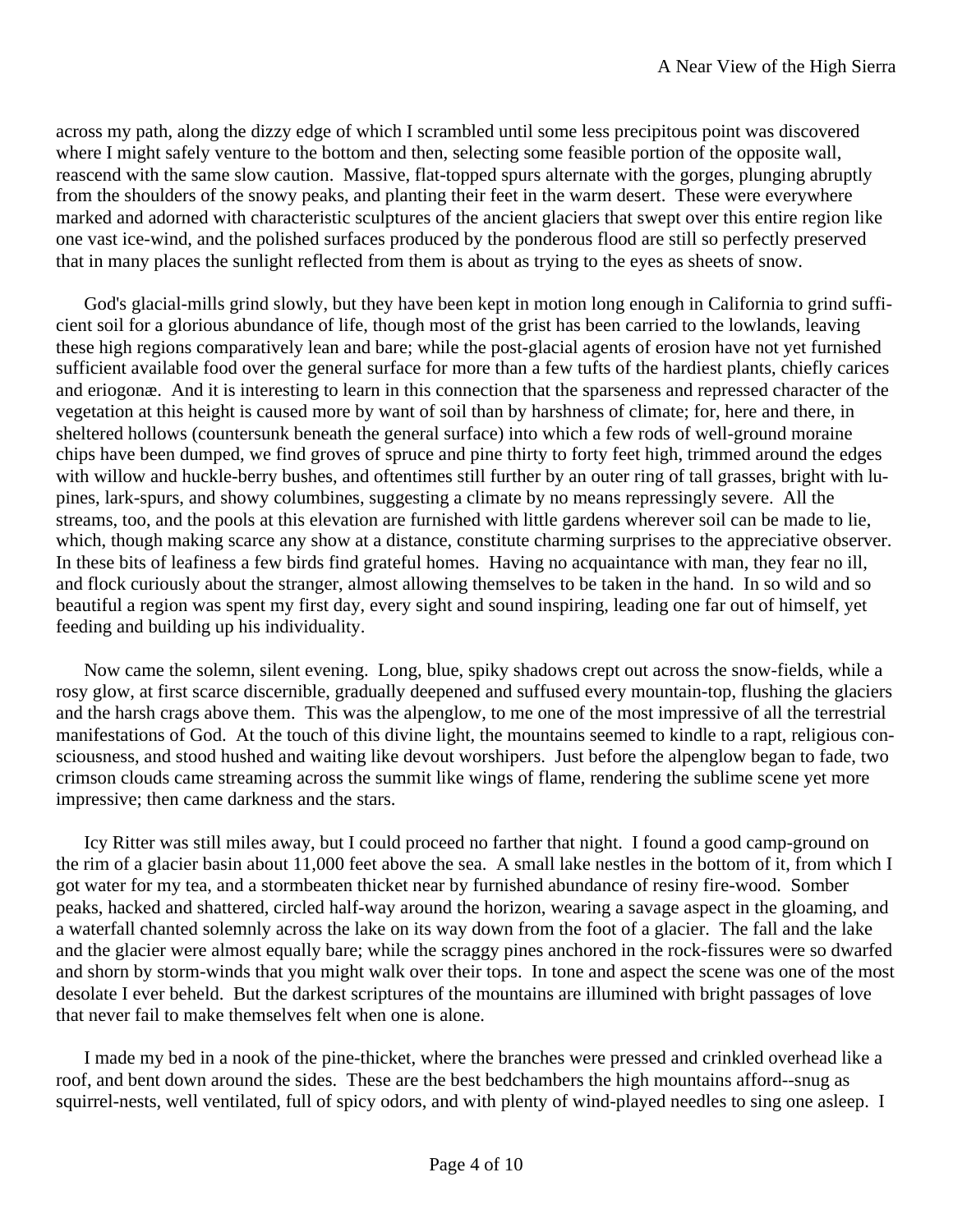little expected company, but, creeping in through a low side-door, I found five or six birds nestling among the tassels. The night-wind began to blow soon after dark; at first only a gentle breathing, but increasing toward midnight to a rough gale that fell upon my leafy roof in ragged surges like a cascade, bearing wild sounds from the crags overhead. The waterfall sang in chorus, filling the old ice-fountain with its solemn roar, and seeming to increase in power as the night advanced--fit voice for such a landscape. I had to creep out many times to the fire during the night, for it was biting cold and I had no blankets. Gladly I welcomed the morning star.

The dawn in the dry, wavering air of the desert was glorious. Everything encouraged my undertaking and betokened success. There was no cloud in the sky, no storm-tone in the wind. Breakfast of bread and tea was soon made. I fastened a hard, durable crust to my belt by way of provision, in case I should be compelled to pass a night on the mountain-top; then, securing the remainder of my little stock against wolves and wood-rats, I set forth free and hopeful.

How glorious a greeting the sun gives the mountains! To behold this alone is worth the pains of any excursion a thousand times over. The highest peaks burned like islands in a sea of liquid shade. Then the lower peaks and spires caught the glow, and long lances of light, streaming through many a notch and pass, fell thick on the frozen meadows. The majestic form of Ritter was full in sight, and I pushed rapidly on over rounded rock-bosses and pavements, my iron-shod shoes making a clanking sound, suddenly hushed now and then in rugs of bryanthus, and sedgy lake-margins soft as moss. Here, too, in this so-called "land of desolation," I met cassiope, growing in fringes among the battered rocks. Her blossoms had faded long ago, but they were still clinging with happy memories to the evergreen sprays, and still so beautiful as to thrill every fiber of one's being. Winter and summer, you may hear her voice, the low, sweet melody of her purple bells. No evangel among all the mountain plants speaks Nature's love more plainly than cassiope. Where she dwells, the redemption of the coldest solitude is complete. The very rocks and glaciers seem to feel her presence, and become imbued with her own fountain sweetness. All things were warming and awakening. Frozen rills began to flow, the marmots came out of their nests in boulder-piles and climbed sunny rocks to bask, and the dun-headed sparrows were flitting about seeking their breakfasts. The lakes seen from every ridge-top were brilliantly rippled and spangled, shimmering like the thickets of the low Dwarf Pines. The rocks, too, seemed responsive to the vital heat--rock-crystals and snow-crystals thrilling alike. I strode on exhilarated, as if never more to feel fatigue, limbs moving of themselves, every sense unfolding like the thawing flowers, to take part in the new day harmony.

All along my course thus far, excepting when down in the cañons, the landscapes were mostly open to me, and expansive, at least on one side. On the left were the purple plains of Mono, reposing dreamily and warm; on the right, the near peaks springing keenly into the thin sky with more and more impressive sublimity. But these larger views were at length lost. Rugged spurs, and moraines, and huge, projecting buttresses began to shut me in. Every feature became more rigidly alpine, without, however, producing any chilling effect; for going to the mountains is like going home. We always find that the strangest objects in these fountain wilds are in some degree familiar, and we look upon them with a vague sense of having seen them before.

On the southern shore of a frozen lake, I encountered an extensive field of hard, granular snow, up which I scampered in fine tone, intending to follow it to its head, and cross the rocky spur against which it leans, hoping thus to come direct upon the base of the main Ritter peak. The surface was pitted with oval hollows, made by stones and drifted pine-needles that had melted themselves into the mass by the radiation of absorbed sun-heat. These afforded good footholds, but the surface curved more and more steeply at the head, and the pits became shallower and less abundant, until I found myself in danger of being shed off like avalanching snow. I per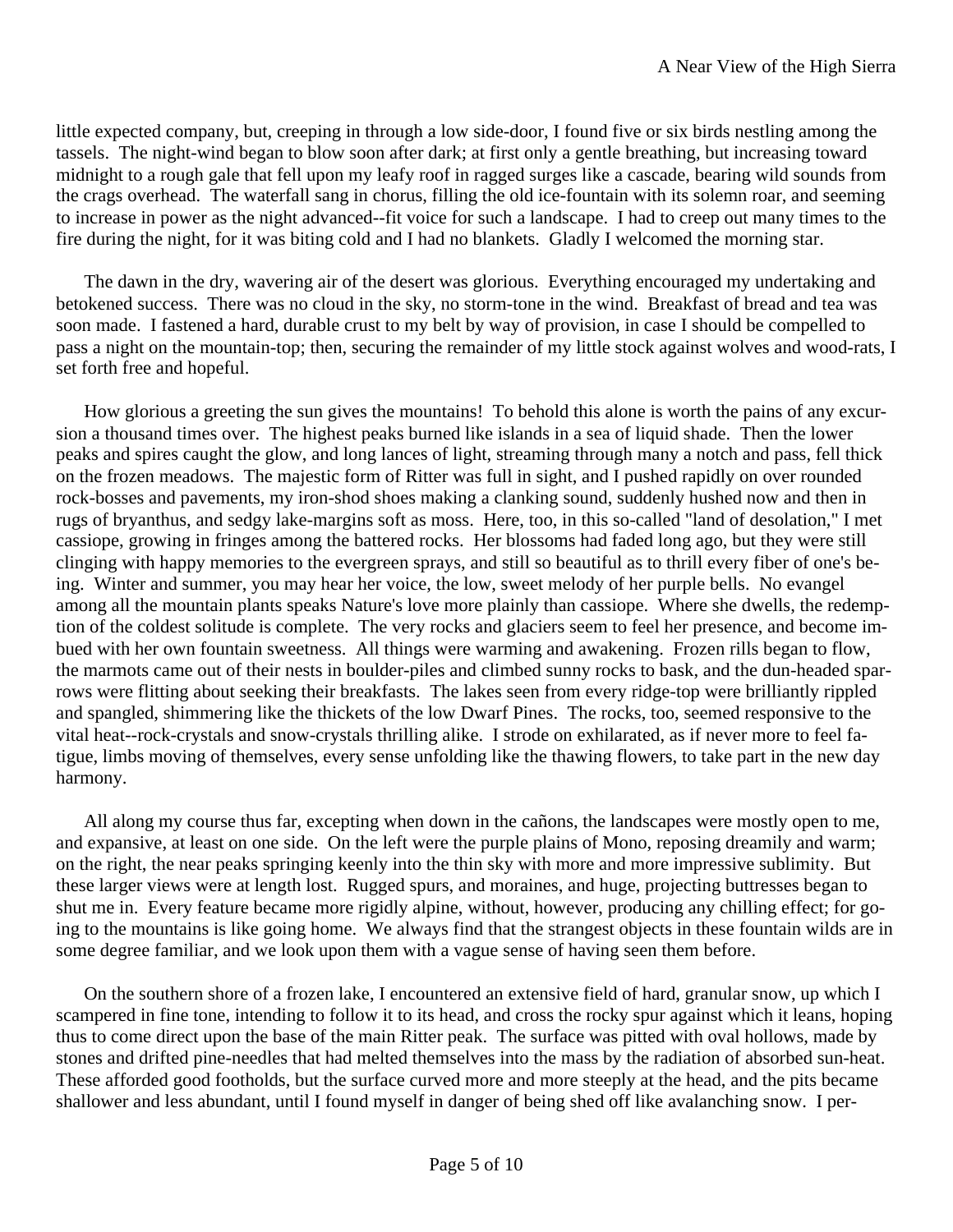sisted, however, creeping on all fours, and shuffling up the smoothest places on my back, as I had often done on burnished granite, until, after slipping several times, I was compelled to retrace my course to the bottom, and make my way around the west end of the lake, and thence up to the summit of the divide between the head waters of Rush Creek and the northernmost tributaries of the San Joaquin.

Arriving on the summit of this dividing crest, one of the most exciting pieces of pure wilderness was disclosed that I ever discovered in all my mountaineering. There, immediately in front, loomed the majestic mass of Mount Ritter, with a glacier swooping down its face nearly to my feet, then curving westward and pouring its frozen flood into a dark blue lake, whose shores were bound with precipices of crystalline snow; while a deep chasm drawn between the divide and the glacier separated the massive picture from everything else. I could see only the one sublime mountain, the one glacier, the one lake; the whole veiled with one blue shadow--rock, ice, and water close together without a single leaf or sign of life. After gazing spellbound, I began instinctively to scrutinize every notch and gorge and weathered buttress of the mountain, with reference to making the ascent. The entire front above the glacier appeared as one tremendous precipice, slightly receding at the top, and bristling with spires and pinnacles set above one another in formidable array. Massive lichen-stained battlements stood forward here and there, hacked at the top with angular notches, and separated by frosty gullies and recesses that have been veiled in shadow ever since their creation; while to right and left, as far as I could see, were huge, crumbling buttresses, offering no hope to the climber. The head of the glacier sends up a few finger-like branches through narrow *couloirs* ; but these seemed too steep and short to be available, especially as I had no ax with which to cut steps, and the numerous narrow-throated gullies down which stones and snow are avalanched seemed hopelessly steep, besides being interrupted by vertical cliffs; while the whole front was rendered still more terribly forbidding by the chill shadow and the gloomy blackness of the rocks.

Descending the divide in a hesitating mood, I picked my way across the yawning chasm at the foot, and climbed out upon the glacier. There were no meadows now to cheer with their brave colors, nor could I hear the dun-headed sparrows, whose cheery notes so often relieve the silence of our highest mountains. The only sounds were the gurgling of small rills down in the veins and crevasses of the glacier, and now and then the rattling report of falling stones, with the echoes they shot out into the crisp air.

I could not distinctly hope to reach the summit from this side, yet I moved on across the glacier as if driven by fate. Contending with myself, the season is too far spent, I said, and even should I be successful, I might be storm-bound on the mountain; and in the cloud-darkness, with the cliffs and crevasses covered with snow, how could I escape? No; I must wait till next summer. I would only approach the mountain now, and inspect it, creep about its flanks, learn what I could of its history, holding myself ready to flee on the approach of the first storm-cloud. But we little know until tried how much of the uncontrollable there is in us, urging across glaciers and torrents, and up dangerous heights, let the judgment forbid as it may.

I succeeded in gaining the foot of the cliff on the eastern extremity of the glacier, and there discovered the mouth of a narrow avalanche gully, through which I began to climb, intending to follow it as far as possible, and at least obtain some fine wild views for my pains. Its general course is oblique to the plane of the mountain-face, and the metamorphic slates of which the mountain is built are cut by cleavage planes in such a way that they weather off in angular blocks, giving rise to irregular steps that greatly facilitate climbing on the sheer places. I thus made my way into a wilderness of crumbling spires and battlements, built together in bewildering combinations, and glazed in many places with a thin coating of ice, which I had to hammer off with stones. The situation was becoming gradually more perilous; but, having passed several dangerous spots, I dared not think of descending; for, so steep was the entire ascent, one would inevitably fall to the glacier in case a single mis-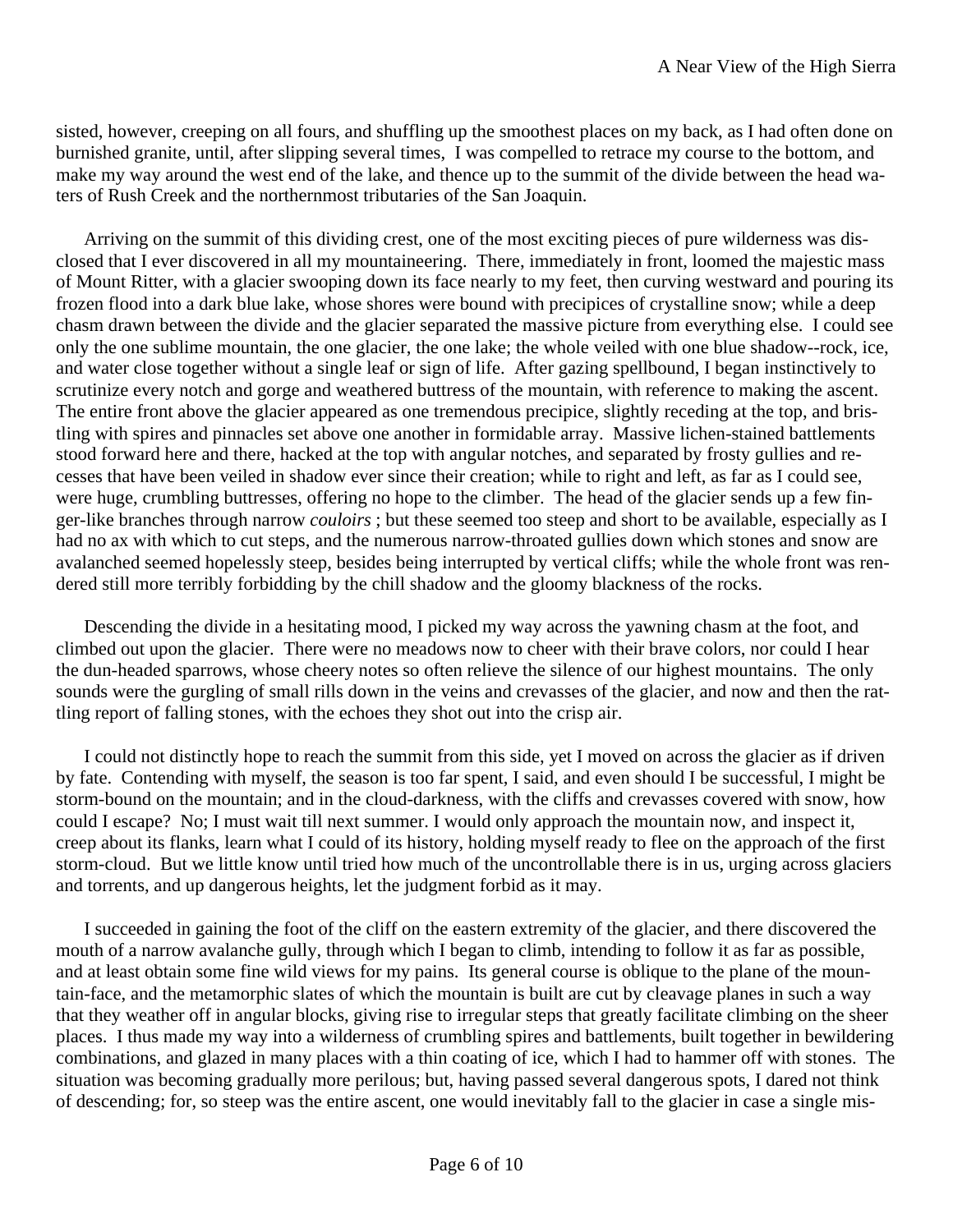step were made. Knowing, therefore, the tried danger beneath, I became all the more anxious concerning the developments to be made above, and began to be conscious of a vague foreboding of what actually befell; not that I was given to fear, but rather because my instincts, usually so positive and true, seemed vitiated in some way, and were leading me astray. At length, after attaining an elevation of about 12,800 feet, I found myself at the foot of a sheer drop in the bed of the avalanche channel I was tracing, which seemed absolutely to bar further progress. It was only about forty-five or fifty feet high, and somewhat roughened by fissures and projections; but these seemed so slight and insecure, as footholds, that I tried hard to avoid the precipice altogether, by scaling the wall of the channel on either side. But, though less steep, the walls were smoother than the obstructing rock, and repeated efforts only showed that I must either go right ahead or turn back. The tried dangers beneath seemed even greater than that of the cliff in front; therefore, after scanning its face again and again, I began to scale it, picking my holds with intense caution. After gaining a point about halfway to the top, I was suddenly brought to a dead stop, with arms outspread, clinging close to the face of the rock, unable to move hand or foot either up or down. My doom appeared fixed. I must fall. There would be a moment of bewilderment, and then a lifeless rumble down the one general precipice to the glacier below.

When this final danger flashed upon me, I became nerve-shaken for the first time since setting foot on the mountains, and my mind seemed to fill with a stifling smoke. But this terrible eclipse lasted only a moment, when life blazed forth again with preternatural clearness. I seemed suddenly to become possessed of a new sense. The other self, bygone experiences, Instinct, or Guardian Angel,--call it what you will,--came forward and assumed control. Then my trembling muscles became firm again, every rift and flaw in the rock was seen as through a microscope, and my limbs moved with a positiveness and precision with which I seemed to have nothing at all to do. Had I been borne aloft upon wings, my deliverance could not have been more complete.

Above this memorable spot, the face of the mountain is still more savagely hacked and torn. It is a maze of yawning chasms and gullies, in the angles of which rise beetling crags and piles of detached boulders that seem to have been gotten ready to be launched below. But the strange influx of strength I had received seemed inexhaustible. I found a way without effort, and soon stood upon the topmost crag in the blessed light.

How truly glorious the landscape circled around this noble summit!--giant mountains, valleys innumerable, glaciers and meadows, rivers and lakes, with the wide blue sky bent tenderly over them all. But in my first hour of freedom from that terrible shadow, the sunlight in which I was laving seemed all in all.

Looking southward along the axis of the range, the eye is first caught by a row of exceedingly sharp and slender spires, which rise openly to a height of about a thousand feet, above a series of short, residual glaciers that lean back against their bases; their fantastic sculpture and the unrelieved sharpness with which they spring out of the ice rendering them peculiarly wild and striking. These are "The Minarets." Beyond them you behold a sublime wilderness of mountains, their snowy summits towering together in crowded abundance, peak beyond peak, swelling higher, higher as they sweep on southward, until the culminating point of the range is reached on Mount Whitney, near the head of the Kern River, at an elevation of nearly 14,700 feet above the level of the sea.

Westward, the general flank of the range is seen flowing sublimely away from the sharp summits, in smooth undulations; a sea of huge gray granite waves dotted with lakes and meadows, and fluted with stupendous cañons that grow steadily deeper as they recede in the distance. Below this gray region lies the dark forest zone, broken here and there by upswelling ridges and domes; and yet beyond lies a yellow, hazy belt, marking the broad plain of the San Joaquin, bounded on its farther side by the blue mountains of the coast.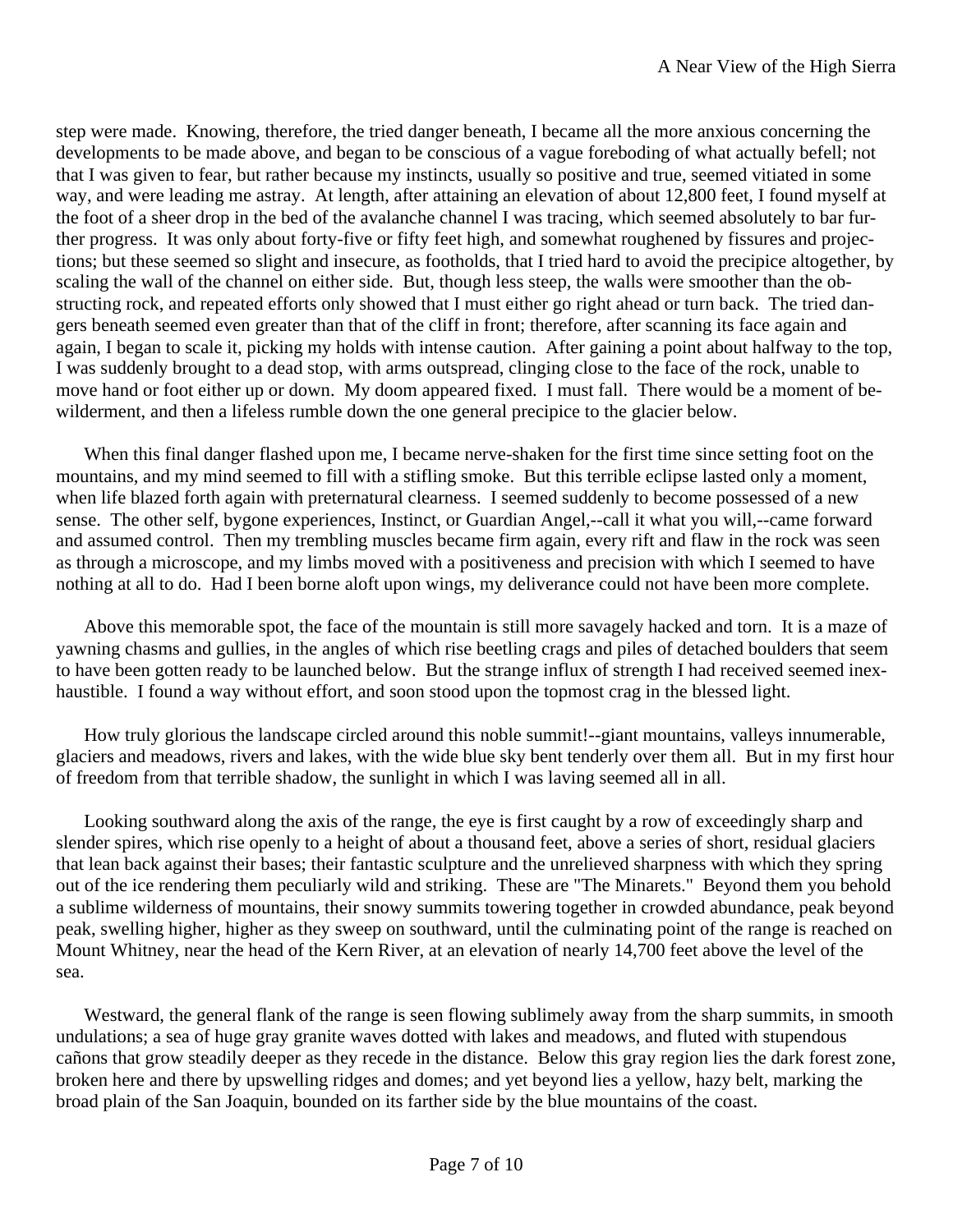Turning now to the northward, there in the immediate foreground is the glorious Sierra Crown, with Cathedral Peak, a temple of marvelous architecture, a few degrees to the left of it; the gray, massive form of Mammoth Mountain to the right; while Mounts Ord, Gibbs, Dana, Conness, Tower Peak, Castle Peak, Silver Mountain, and a host of noble companions, as yet nameless, make a sublime show along the axis of the range.

Eastward, the whole region seems a land of desolation covered with beautiful light. The torrid volcanic basin of Mono, with its one bare lake fourteen miles long; Owen's Valley and the broad lava table-land at its head, dotted with craters, and the massive Inyo Range, rivaling even the Sierra in height; these are spread, maplike, beneath you, with countless ranges beyond, passing and overlapping one another and fading on the glowing horizon.

At a distance of less than 3,000 feet below the summit of Mount Ritter you may find tributaries of the San Joaquin and Owen's rivers, bursting forth from the ice and snow of the glaciers that load its flanks; while a little to the north of here are found the highest affluents of the Tuolumne and Merced. Thus, the fountains of four of the principal rivers of California are within a radius of four or five miles.

Lakes are seen gleaming in all sorts of places,--round, or oval, or square, like very mirrors; others narrow and sinuous, drawn close around the peaks like silver zones, the highest reflecting only rocks, snow, and the sky. But neither these nor the glaciers, nor the bits of brown meadow and moorland that occur here and there, are large enough to make any marked impression upon the mighty wilderness of mountains. The eye, rejoicing in its freedom, roves about the vast expanse, yet returns again and again to the fountain peaks. Perhaps some one of the multitude excites special attention, some gigantic castle with turret and battlement, or some Gothic cathedral more abundantly spired than Milan's. But, generally, when looking for the first time from an allembracing standpoint like this, the inexperienced observer is oppressed by the incomprehensible grandeur, variety, and abundance of the mountains rising shoulder to shoulder beyond the reach of vision; and it is only after they have been studied one by one, long and lovingly, that their far-reaching harmonies become manifest. Then, penetrate the wilderness where you may, the main telling features, to which all the surrounding topography is subordinate, are quickly perceived, and the most complicated clusters of peaks stand revealed harmoniously correlated and fashioned like works of art--eloquent monuments of the ancient ice-rivers that brought them into relief from the general mass of the range. The cañons, too, some of them a mile deep, mazing wildly through the mighty host of mountains, however lawless and ungovernable at first sight they appear, are at length recognized as the necessary effects of causes which followed each other in harmonious sequence--Nature's poems carved on tables of stone--the simplest and most emphatic of her glacial compositions.

Could we have been here to observe during the glacial period, we should have overlooked a wrinkled ocean of ice as continuous as that now covering the landscapes of Greenland; filling every valley and cañon with only the tops of the fountain peaks rising darkly above the rock-encumbered ice-waves like islets in a stormy sea- those islets the only hints of the glorious landscapes now smiling in the sun. Standing here in the deep, brooding silence all the wilderness seems motionless, as if the work of creation were done. But in the midst of this outer steadfastness we know there is incessant motion and change. Ever and anon, avalanches are falling from yonder peaks. These cliff-bound glaciers, seemingly wedged and immovable, are flowing like water and grinding the rocks beneath them. The lakes are lapping their granite shores and wearing them away, and every one of these rills and young rivers is fretting the air into music, and carrying the mountains to the plains. Here are the roots of all the life of the valleys, and here more simply than elsewhere is the eternal flux of nature manifested. Ice changing to water, lakes to meadows, and mountains to plains. And while we thus contemplate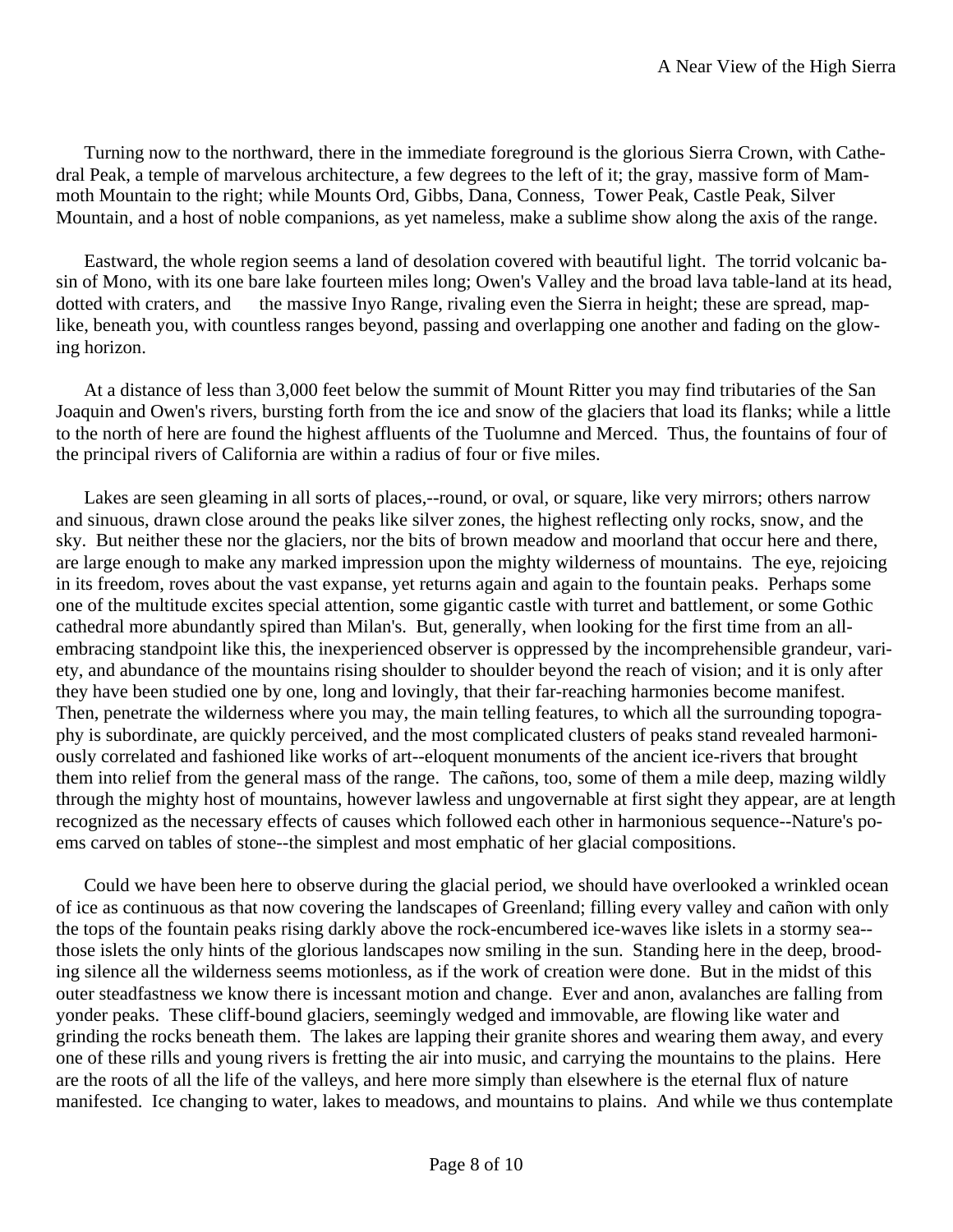Nature's methods of landscape creation, and, reading the records she has carved on the rocks, reconstruct, however imperfectly, the landscapes of the past, we also learn that as these we now behold have succeeded those of the preglacial age, so they in turn are withering and vanishing to be succeeded by others yet unborn.

But in the midst of these fine lessons and landscapes, I had to remember that the sun was wheeling far to the west, while a new way down the mountain had to be discovered to some point on the timber line where I could have a fire; for I had not even burdened myself with a coat. I first scanned the western spurs, hoping some way might appear through which I might reach the northern glacier, and cross its snout; or pass around the lake into which it flows, and thus strike my morning track. This route was soon sufficiently unfolded to show that, if practicable at all, it would require so much time that reaching camp that night would be out of the question. I therefore scrambled back eastward, descending the southern slopes obliquely at the same time. Here the crags seemed less formidable, and the head of a glacier that flows northeast came in sight, which I determined to follow as far as possible, hoping thus to make my way to the foot of the peak on the east side, and thence across the intervening cañons and ridges to camp.

The inclination of the glacier is quite moderate at the head, and, as the sun had softened the *névé* , I made safe and rapid progress, running and sliding, and keeping up a sharp outlook for crevasses. About half a mile from the head, there is an ice-cascade, where the glacier pours over a sharp declivity and is shattered into massive blocks separated by deep, blue fissures. To thread my way through the slippery mazes of this crevassed portion seemed impossible, and I endeavored to avoid it by climbing off to the shoulder of the mountain. But the slopes rapidly steepened and at length fell away in sheer precipices, compelling a return to the ice. Fortunately, the day had been warm enough to loosen the ice-crystals so as to admit of hollows being dug in the rotten portions of the blocks, thus enabling me to pick my way with far less difficulty than I had anticipated. Continuing down over the snout, and along the left lateral moraine, was only a confident saunter, showing that the ascent of the mountain by way of this glacier is easy, provided one is armed with an ax to cut steps here and there.

The lower end of the glacier was beautifully waved and barred by the outcropping edges of the bedded icelayers which represent the annual snowfalls, and to some extent the irregularities of structure caused by the weathering of the walls of crevasses, and by separate snowfalls which have been followed by rain, hail, thawing and freezing, etc. Small rills were gliding and swirling over the melting surface with a smooth, oily appearance, in channels of pure ice--their quick, compliant movements contrasting most impressively with the rigid, invisible flow of the glacier itself, on whose back they all were riding.

Night drew near before I reached the eastern base of the mountain, and my camp lay many a rugged mile to the north; but ultimate success was assured. It was now only a matter of endurance and ordinary mountaincraft. The sunset was, if possible, yet more beautiful than that of the day before. The Mono landscape seemed to be fairly saturated with warm, purple light. The peaks marshaled along the summit were in shadow, but through every notch and pass streamed vivid sunfire, soothing and irradiating their rough, black angles, while companies of small, luminous clouds hovered above them like very angels of light.

Darkness came on, but I found my way by the trends of the cañons and the peaks projected against the sky. All excitement died with the light, and then I was weary. But the joyful sound of the waterfall across the lake was heard at last, and soon the stars were seen reflected in the lake itself. Taking my bearings from these, I discovered the little pine thicket in which my nest was, and then I had a rest such as only a tired mountaineer may enjoy. After lying loose and lost for awhile, I made a sunrise fire, went down to the lake, dashed water on my